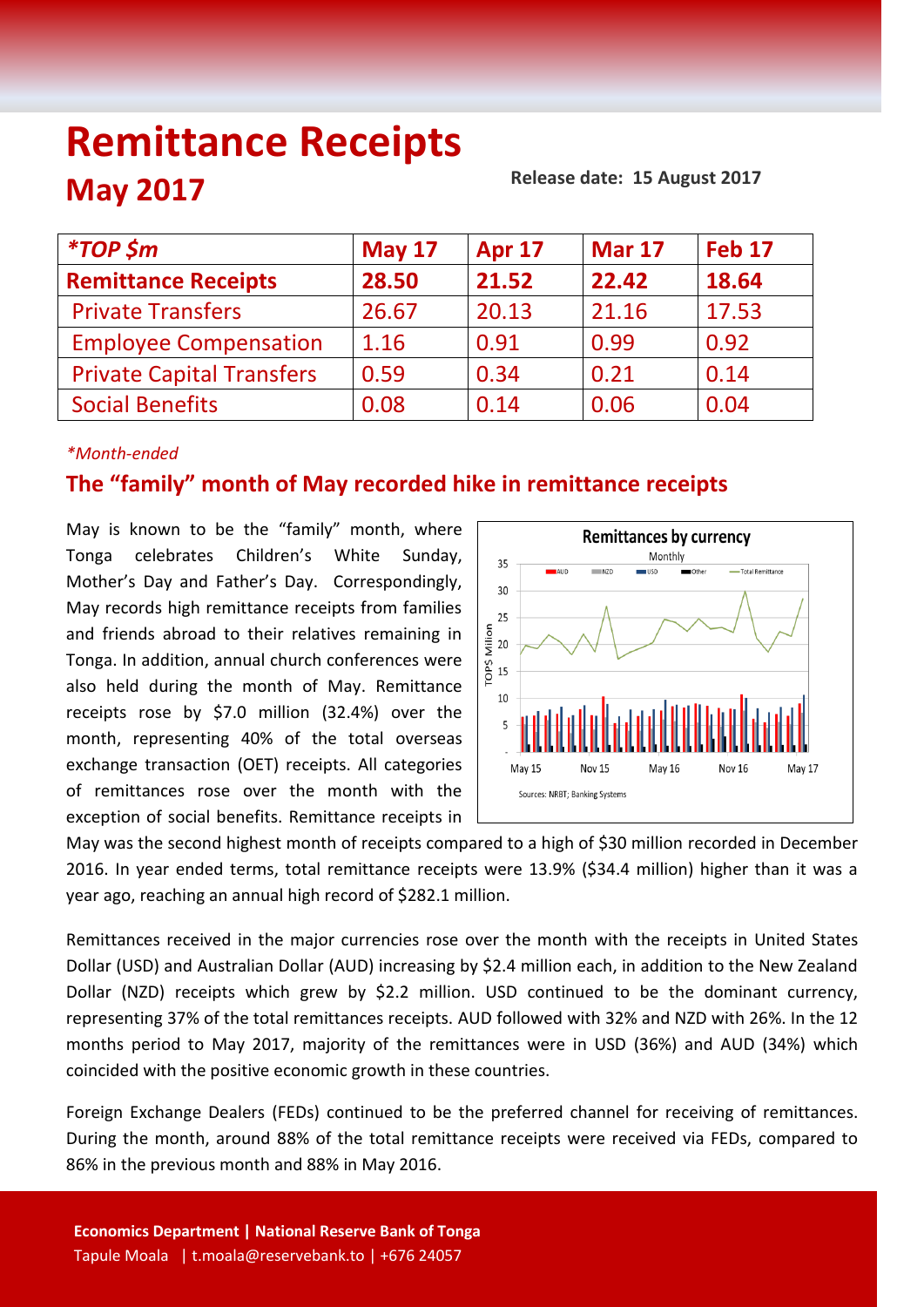#### **Private Transfers**

Private transfers, which are mostly receipts for family support and gifts, hold the largest component of total receipts, representing 94% of the total remittance receipts and 37% of the total OET receipts. Private transfers rose by \$6.5 million (33%) to \$26.7 million in May, mainly higher receipts of family support from friends and families abroad. It is the second to the highest recorded in December 2016 (\$28.8 million). Family support receipts via FEDs in AUD rose by \$2.4 million in addition to USD and NZD receipts which both increased by \$2.2 million and \$2.0 million respectively.

In the 12-month period to May 2017, private transfers rose by around 15% (\$34.6 million), largely owing to higher receipts for family support.

#### **Employee Compensation<sup>1</sup>**

Employee compensation rose by \$0.2 million (26.9%) over the month and accounted for around 4% of the total remittance receipts. Both receipts from the other wages & salaries and Recognised Seasonal Employer (RSE) Scheme workers rose over the month by \$0.18 million and \$0.06 million respectively.

In year ended terms, total compensation of employees decreased by \$0.9 million due mainly to receipts from RSE. Over the year, around 65% of the total compensation of employees was for other wages and salaries whereas the remaining 35% were from RSE workers.



#### **Private capital transfers & Social benefits**

Private transfers for capital expenditures, pensions and other social benefits received by individuals accounted for only 2% of the total remittance receipts in May 2017. There were higher receipts by households for house construction and renovation related activities compared to the previous month, which resulted in a \$0.3 million (75.0%) increase in private transfers for capital expenditures. Social benefits, on the other hand, fell by \$0.06 million (40.7%) over the month.

Over the year, private capital transfers rose by \$1.9 million whereas social benefits fell by \$1.2 million (57.6%).

#### **Outlook**

 $\overline{a}$ 

Remittance receipts are anticipated to remain at high levels in the upcoming months as annual events such as church conferences and Heilala festivities approach in addition to the schools' anniversaries' celebration (Tonga High School & Mailefihi Siu'ilikutapu College). The Reserve Bank will continue to closely monitor the remittance receipts given it is the largest source of foreign exchange inflow for the economy.

 $^1$  Employee compensation is the sum of wages and salaries from the Recognised Seasonal Employer (RSE) program, Tongan residents working short term overseas, and resident employees serving foreign organizations.